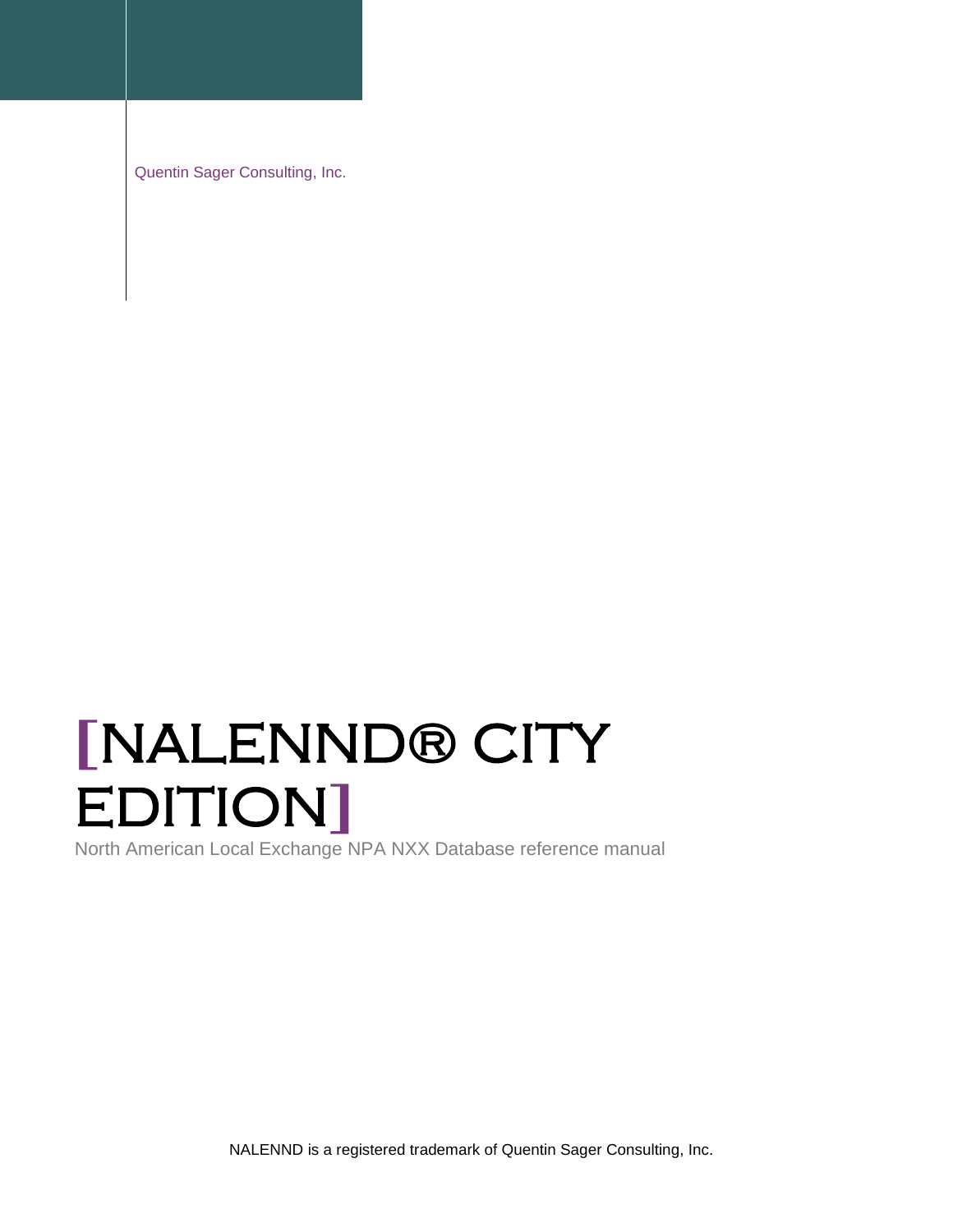This document contains the data set and file specifications for the NALENND® City Edition database. These specifications are subject to change without notice. The data it describes is furnished under a license agreement, and may be used or copied only in accordance with the terms of the license agreement.

NALENND® City Edition Reference Manual Revised: October 14, 2020

#### Published by: **Quentin Sager Consulting, Inc. 1589 South Wallace Point Crystal River, FL 34429**

Copyright © 2020 Quentin Sager Consulting, Inc. All rights reserved.

No part of this publication may be reproduced in any form, in an electronic retrieval system or otherwise, without the prior written permission of Quentin Sager Consulting, Inc.

#### **Disclaimer and Limitation of Liability**

The information provided in this document is directed solely to users who have the appropriate degree of experience to understand and interpret its contents in accordance with generally accepted engineering, industry, or other professional standards and applicable regulations.

NO REPRESENTATION OR WARRANTY IS MADE THAT THE INFORMATION IS TECHNICALLY ACCURATE OR SUFFICIENT OR CONFORMS TO ANY STATUTE, GOVERNMENTAL RULE OR REGULATION, AND FURTHER NO REPRESENTATION OR WARRANTY IS MADE OF MERCHANTABILITY OR FITNESS FOR ANY PARTICULAR PURPOSE OR AGAINST INFRINGEMENT OF INTELLECTUAL PROPERTY RIGHTS. QUENTIN SAGER CONSULTING SHALL NOT BE LIABLE, BEYOND THE AMOUNT OF ANY SUM RECEIVED IN PAYMENT BY QUENTIN SAGER CONSULTING FOR THIS DOCUMENT, WITH RESPECT TO ANY CLAIM, AND IN NO EVENT SHALL QUENTIN SAGER CONSULTING BE LIABLE FOR LOST PROFITS OR OTHER INCIDENTAL OR CONSEQUENTIAL DAMAGES. QUENTIN SAGER CONSULTING EXPRESSLY ADVISES THAT ANY AND ALL USE OF OR RELIANCE UPON THE INFORMATION PROVIDED IN THIS DOCUMENT IS AT THE RISK OF THE USER.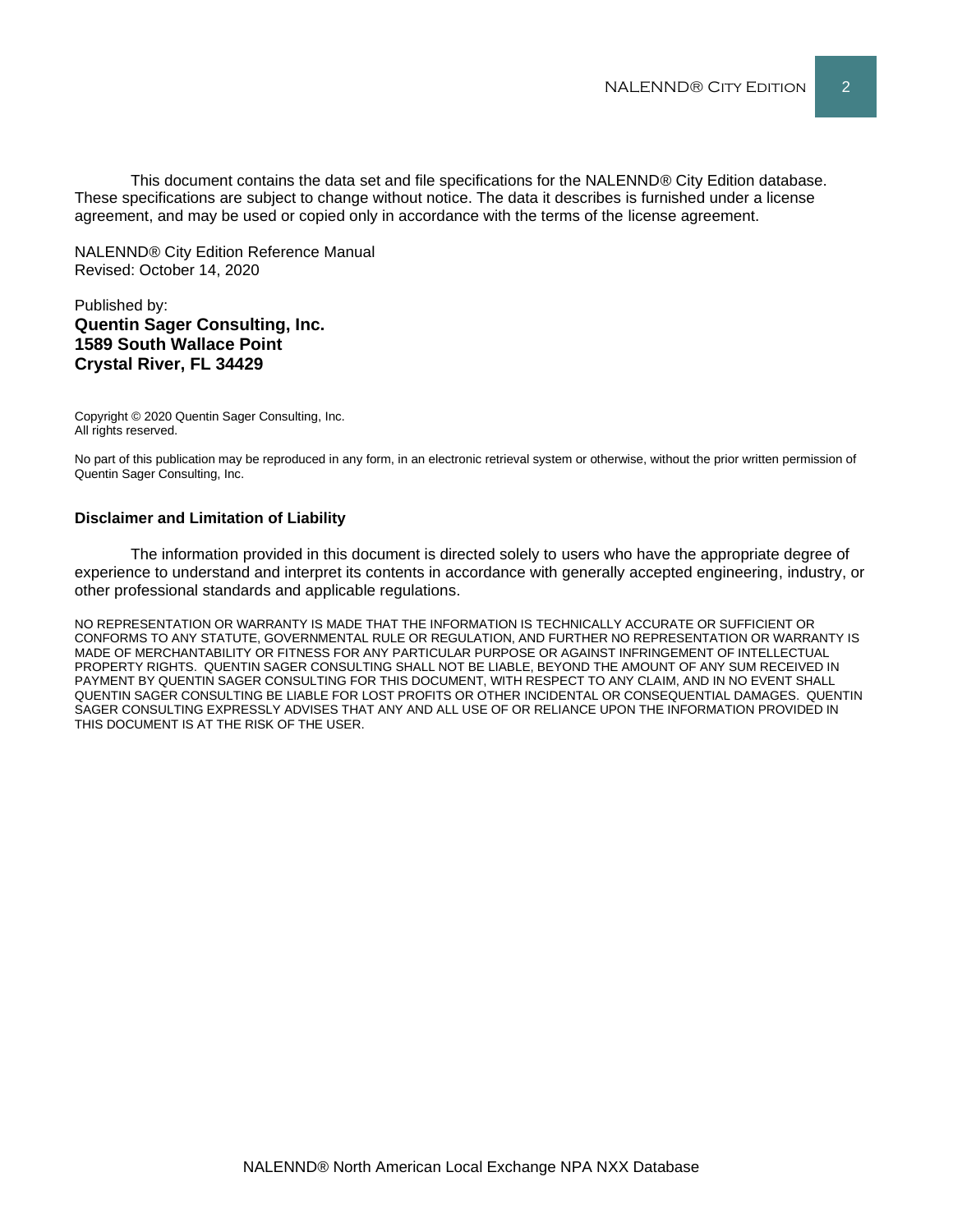# File Names and Descriptions

Each table *(file)* in the NALENND® database is delivered in flat, delimited text file format (commonly referred to as comma-separated-value or CSV format). The NALENND® database is easily imported to and accessed through most contemporary database engines including (but not limited to) MySQL, PostgreSQL, SQLite, Oracle, IBM DB2, Microsoft SQL Server, Microsoft Access, or similar tool.

The data can be imported as Unicode UTF-8 (no byte order mark) text. For each file in the NALENND® database; the first row contains field names (column headers), fields are terminated by a single comma "," character, fields are optionally enclosed using a double quote character, and lines (rows) are terminated with a two character carriage return line feed (CR + LF) sequence.

| <b>File</b>      | Primary data contents                                                                                                                                                                              |
|------------------|----------------------------------------------------------------------------------------------------------------------------------------------------------------------------------------------------|
| nalenndbasic.csv | Active NPA NXX (central office codes) and block assignments within the NPA NXX                                                                                                                     |
| lata.csv         | Local Access and Transport Area (LATA) codes and names                                                                                                                                             |
| <b>OCN.CSV</b>   | Carrier name, type, address, and Operating Company Number (OCN)                                                                                                                                    |
| county.csv       | United States FIPS county codes and names; Canadian census division codes and<br>names                                                                                                             |
| cbsa.csv         | Current metropolitan statistical areas and their codes; United States - Core Based<br>Statistical Area (CBSA) codes; Canada - Census Metropolitan Area (CMA) or Census<br>Agglomeration (CA) codes |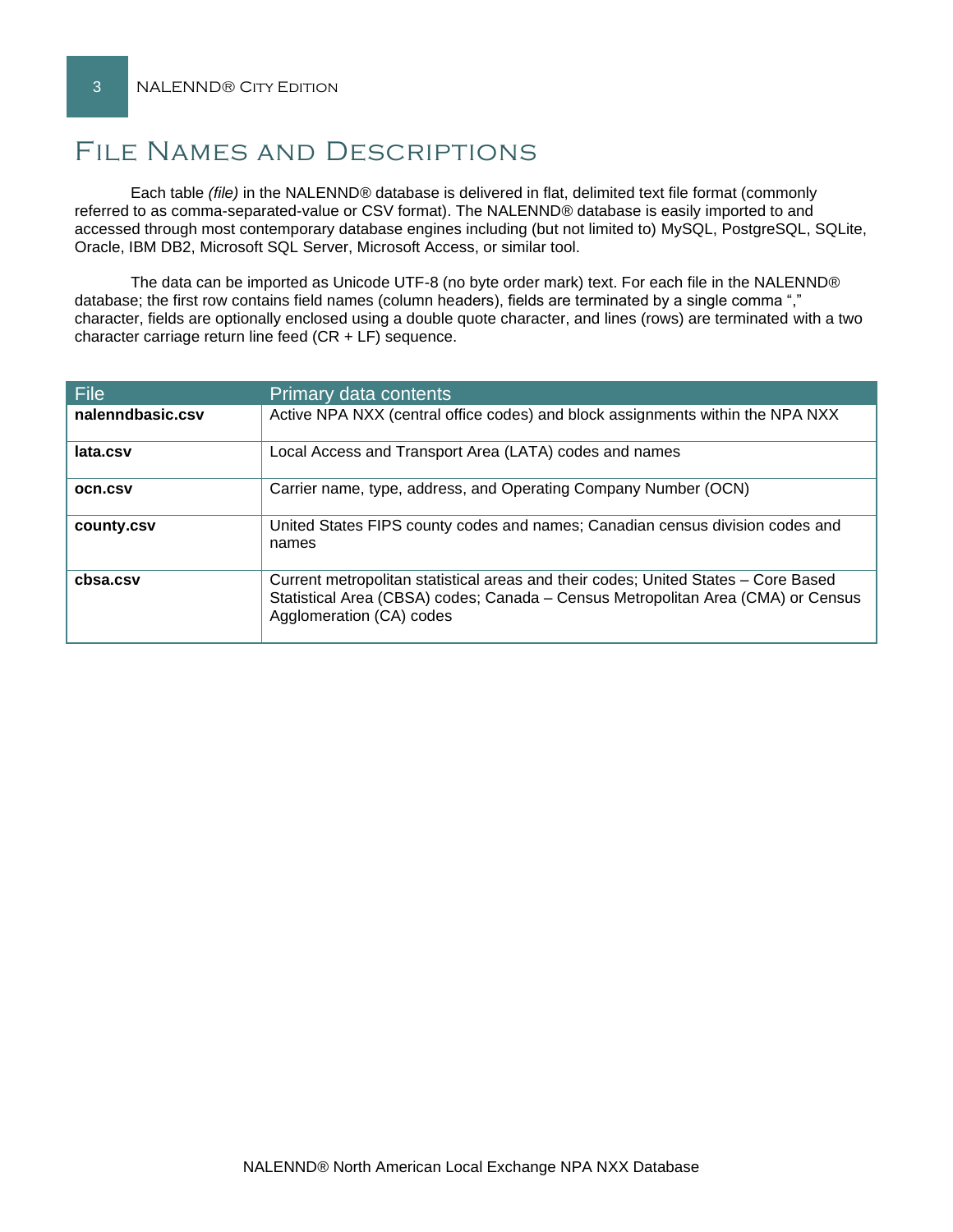# Record Layouts and Field Descriptions

### **FILE: nalenndbasic.csv**

| <b>Field</b>     | <b>Description</b>                                                                                                                                                                                                                                                                                                                                                                                                                                     |  |  |  |
|------------------|--------------------------------------------------------------------------------------------------------------------------------------------------------------------------------------------------------------------------------------------------------------------------------------------------------------------------------------------------------------------------------------------------------------------------------------------------------|--|--|--|
| <b>NPA</b>       | Numbering Plan Area (NPA) Code. An NPA, also known as a telephone area code, is<br>the first three digits of a 10-digit North American Numbering Plan (NANP) telephone<br>number in the form NXX-NXX-XXXX, where N represents any one of the numbers 2<br>through 9 and X represents any one of the numbers 0 through 9. Valid numeric range<br>for NPA codes is 200 through 999.                                                                      |  |  |  |
| <b>NXX</b>       | Central Office Code (COC). The COC, commonly called the telephone exchange or<br>prefix, is the second three digits (NXX) of a 10-digit NANP telephone number in the form<br>NXX-NXX-XXXX, where N represents any one of the numbers 2 through 9 and X<br>represents any one of the numbers 0 through 9. Valid numeric range for NXX codes is<br>200 through 999.                                                                                      |  |  |  |
| <b>BLOCK</b>     | Block identifier implies, represents, or identifies either the entire group of 10,000<br>numbers or a specific group of 1,000 numbers within the NPA NXX.                                                                                                                                                                                                                                                                                              |  |  |  |
|                  | An "A" record will be present for NPA NXX records that are "assigned" to the Code<br>Holder per the Central Office Code Assignment Guidelines. For non-pooled numbers it<br>identifies a 10,000-block level record and implies line assignments 0000 through 9999.<br>For pooled numbers the "A" record is present for default routing purposes and identifies<br>the LERG Assignee, numeric blocks must be referenced for actual carrier assignments. |  |  |  |
|                  | A numeric block (digits "0" through "9") refers to those assignments made per<br>Thousands Block Pooling Administrative Guidelines, it identifies a 1,000-block level<br>record and refers to line assignments x000 through x999 where x=the block identifier.                                                                                                                                                                                         |  |  |  |
| <b>LINE_FROM</b> | The 4-digit number identifying the starting value of line numbers served by the particular<br>1,000 or 10,000 numbering block.                                                                                                                                                                                                                                                                                                                         |  |  |  |
| LINE_TO          | The 4-digit number identifying the ending value of line numbers served by the particular<br>1,000 or 10,000 numbering block.                                                                                                                                                                                                                                                                                                                           |  |  |  |
| <b>LTYPE</b>     | Line type or telephone service type of the NPA NXX.                                                                                                                                                                                                                                                                                                                                                                                                    |  |  |  |
|                  | S - Land line, non-wireless service including POTS, Broadband, etc.<br>C - Wireless type service including PCS, Cellular, GSM, etc.<br>$P -$ Paging and other Messaging services<br>M - Mixed wireless and land line service<br>$V - VolP$<br>For pooled exchanges, the line type specified in the "A" block record applies to the                                                                                                                     |  |  |  |
|                  | LERG Assignee. If present, individual 1,000 block records must be referenced to<br>determine the service type provided by individual carriers within the same exchange.                                                                                                                                                                                                                                                                                |  |  |  |
| <b>LATA</b>      | Local Access and Transport Area (LATA), or LATA-like code of the Rate Center. This<br>LATA may differ from the geographical LATA of the switch. LATA codes are 3-digits<br>however some Florida LATA codes may indicate 5-digits, for these codes, the last two                                                                                                                                                                                        |  |  |  |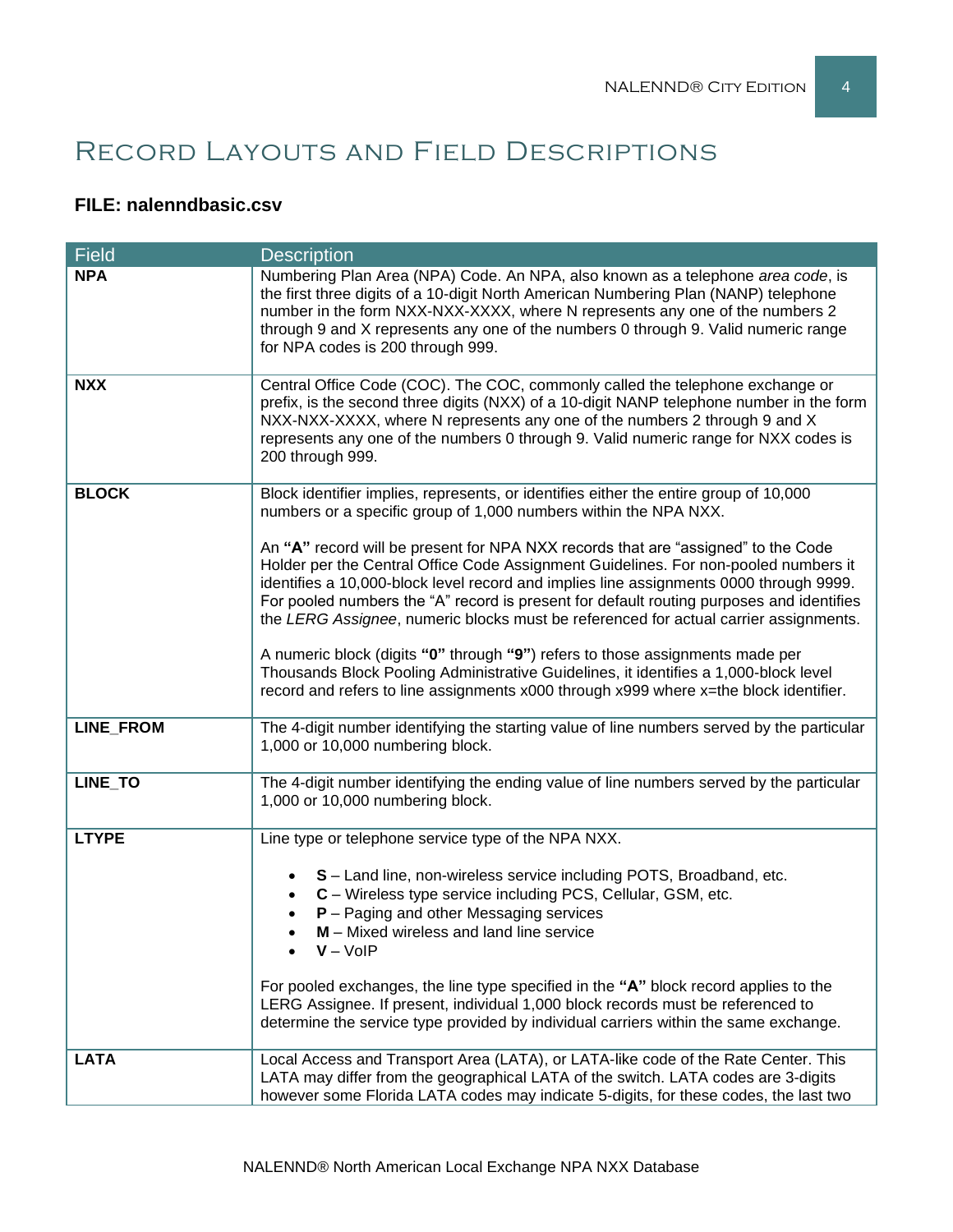|                   | digits are the LATA sub-zone which represents Equal Access Exchange Areas<br>(EAEAs).                                                                                                                                                                                                             |  |  |  |
|-------------------|---------------------------------------------------------------------------------------------------------------------------------------------------------------------------------------------------------------------------------------------------------------------------------------------------|--|--|--|
| <b>OCN</b>        | 4-character Operating Company Number (OCN) also known as a NECA Company<br>Code, identifying the NPA NXX code-holder, LERG Assignee, or block-holder.                                                                                                                                             |  |  |  |
| <b>RATECENTER</b> | Full name of the Rate Center (or service) where the NPA NXX is assigned.                                                                                                                                                                                                                          |  |  |  |
| <b>CITY</b>       | Name of city, town, or locale within the Rate Center. There may be multiple cities within<br>a given Rate Center.                                                                                                                                                                                 |  |  |  |
| <b>FIPS</b>       | County, county equivalent or census division code.                                                                                                                                                                                                                                                |  |  |  |
|                   | United States - 5-digit Federal Information Processing System (FIPS) county<br>code.<br><b>Canada</b> - 4-digit Statistics Canada census division code                                                                                                                                            |  |  |  |
| <b>COUNTY</b>     | Name of county or equivalent area the city is located in.                                                                                                                                                                                                                                         |  |  |  |
| <b>STATE</b>      | 2-character United States Postal Service/Canada Post postal abbreviation for the state,<br>province, or territory of the Rate Center location. For Caribbean Rate Centers, this field<br>is populated with the 2-character Common Language® country code.                                         |  |  |  |
| <b>COUNTRY</b>    | 2-character ISO 3166 Country Code (ISO 3166-1:2006 2006) of the Rate Center<br>location. These country codes may differ from the similar FIPS country codes (Federal<br>Information Processing Standards Publication 104-1 1986) used in other<br>telecommunications industry specific databases. |  |  |  |
| <b>CBSA</b>       | Metropolitan statistical area (code) the Rate Center, Rate Exchange Area, or locality is<br>located in.                                                                                                                                                                                           |  |  |  |
|                   | United States - 5-digit Office of Management and Budget to the Core Based<br>$\bullet$<br>Statistical Area (CBSA) code                                                                                                                                                                            |  |  |  |
|                   | Canada - 3-digit Statistics Canada Census Metropolitan Area (CMA) or Census<br>$\bullet$<br>Agglomeration (CA) code                                                                                                                                                                               |  |  |  |
| <b>OLSON</b>      | Internet Assigned Numbers Authority (IANA) time zone database time zone identifier or<br>name for the Rate Center geographic location.                                                                                                                                                            |  |  |  |
|                   | The IANA time zone database is also referred to as the tz database, the zoneinfo<br>database, and the Olson database.                                                                                                                                                                             |  |  |  |
| <b>UTC</b>        | Coordinated Universal Time (UTC) offset for the Rate Center geographic location.<br>Format is +\-HH:MM.                                                                                                                                                                                           |  |  |  |
| <b>DST</b>        | Daylight Savings Time recognized flag.                                                                                                                                                                                                                                                            |  |  |  |
|                   | $Y$ – Daylight savings time is recognized.<br>N - Daylight savings time is not recognized.<br>X - Daylight savings time not applicable. This applies to certain NPA NXX<br>combinations where there is no specific geographic location associated with the<br>exchange.                           |  |  |  |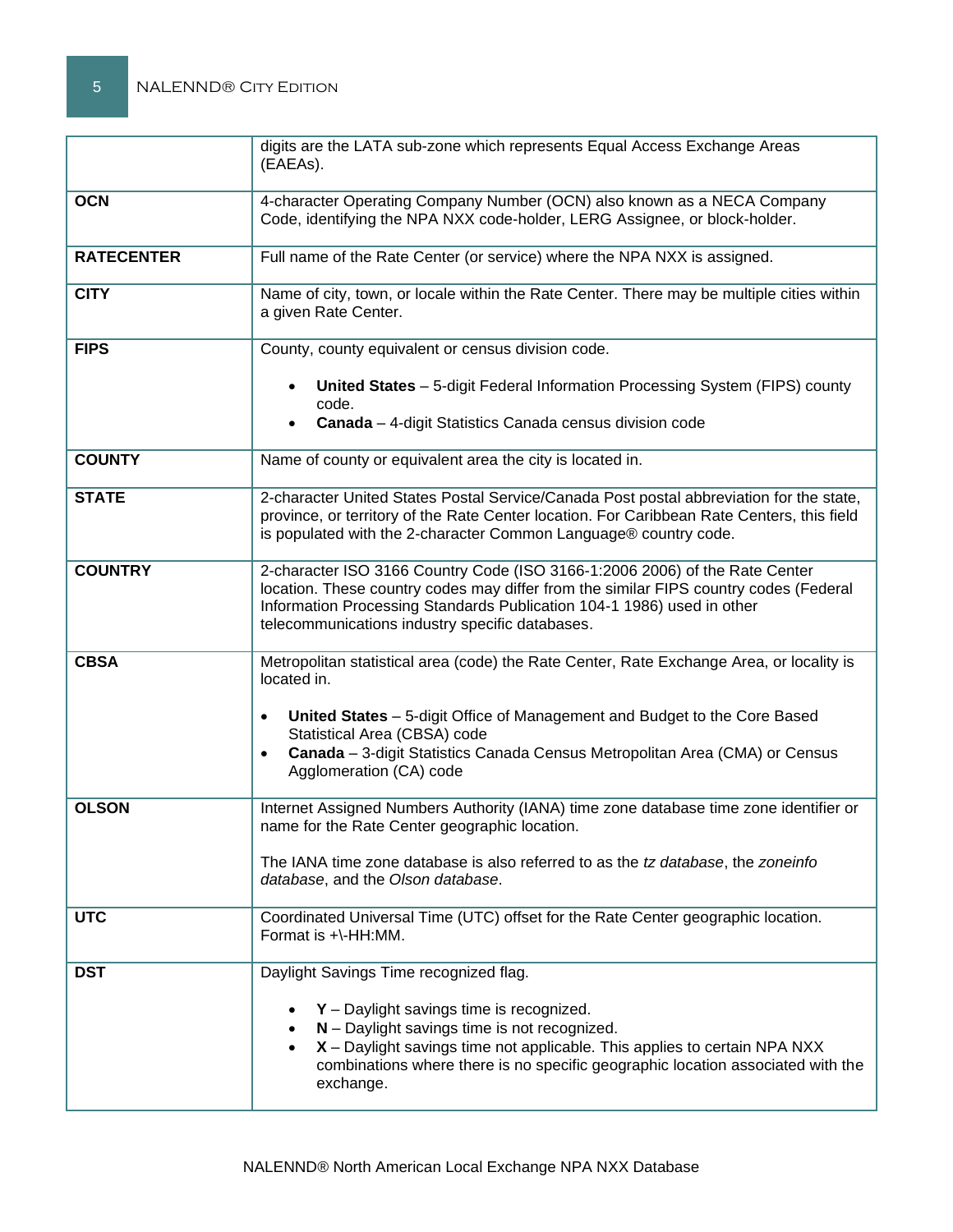#### **FILE: ocn.csv**

| <b>Field</b>      | <b>Description</b>                                                                                                                                                                                                                                                                                                                                                                                                                                                                                                                                                                                                                                                                                                             |  |
|-------------------|--------------------------------------------------------------------------------------------------------------------------------------------------------------------------------------------------------------------------------------------------------------------------------------------------------------------------------------------------------------------------------------------------------------------------------------------------------------------------------------------------------------------------------------------------------------------------------------------------------------------------------------------------------------------------------------------------------------------------------|--|
| <b>OCN</b>        | State or regional Operating Company Number (OCN) also known as a NECA Company Code<br>used to uniquely identify a carrier or service provider.                                                                                                                                                                                                                                                                                                                                                                                                                                                                                                                                                                                 |  |
| <b>TYPE</b>       | Type of carrier or service provider<br>ILEC - Incumbent Local Exchange Carrier, Independent Telephone Company (ICO)<br>ULEC - Unbundled Local Exchange Carrier<br>RBOC - Regional Bell Operating Company<br>CLEC - Competitive Local Exchange Carrier<br>$\bullet$<br>CAP - Competitive Access Provider<br>IXC - Inter-exchange Carrier<br><b>WRSL</b> - Wireless Reseller<br><b>IPES</b> – Internet Protocol Enabled Services<br>ETHX - Ethernet Exchange<br><b>INTL</b> – International Telecommunications Service Provider<br>LRSL – Local Reseller<br>WIRELESS - Wireless<br>PCS - Personal Communications Service<br><b>PCSR</b> – Personal Communications Service Reseller<br>$\bullet$<br>PAGING – Paging and Messaging |  |
| <b>COMPANY</b>    | The legal or generally formal name of the service provider.                                                                                                                                                                                                                                                                                                                                                                                                                                                                                                                                                                                                                                                                    |  |
| <b>DBA</b>        | The commonly recognized business name of the service provider.                                                                                                                                                                                                                                                                                                                                                                                                                                                                                                                                                                                                                                                                 |  |
| <b>CommonName</b> | The common consumer recognized trade name of the service provider.                                                                                                                                                                                                                                                                                                                                                                                                                                                                                                                                                                                                                                                             |  |

## **FILE: county.csv**

| Field             | <b>Description</b>                                                                                                                                                                                                                    |
|-------------------|---------------------------------------------------------------------------------------------------------------------------------------------------------------------------------------------------------------------------------------|
| <b>CountyCode</b> | County, county equivalent, or census division code. For the United States this is the 5-<br>digit Federal Information Processing System (FIPS) County code, for Canada this is the<br>4-digit Statistics Canada census division code. |
| <b>Country</b>    | Two-character ISO 3166-1 Country Code                                                                                                                                                                                                 |
| <b>State</b>      | Two character state, province, or territory abbreviation                                                                                                                                                                              |
| <b>Name</b>       | Name of county or county equivalent                                                                                                                                                                                                   |
| <b>Type</b>       | Organizational recognition of the county                                                                                                                                                                                              |
| LandArea          | Land area in square miles                                                                                                                                                                                                             |
| Pop2010           | U.S. Census Bureau, Population Division or Statistics Canada reported 2010 population                                                                                                                                                 |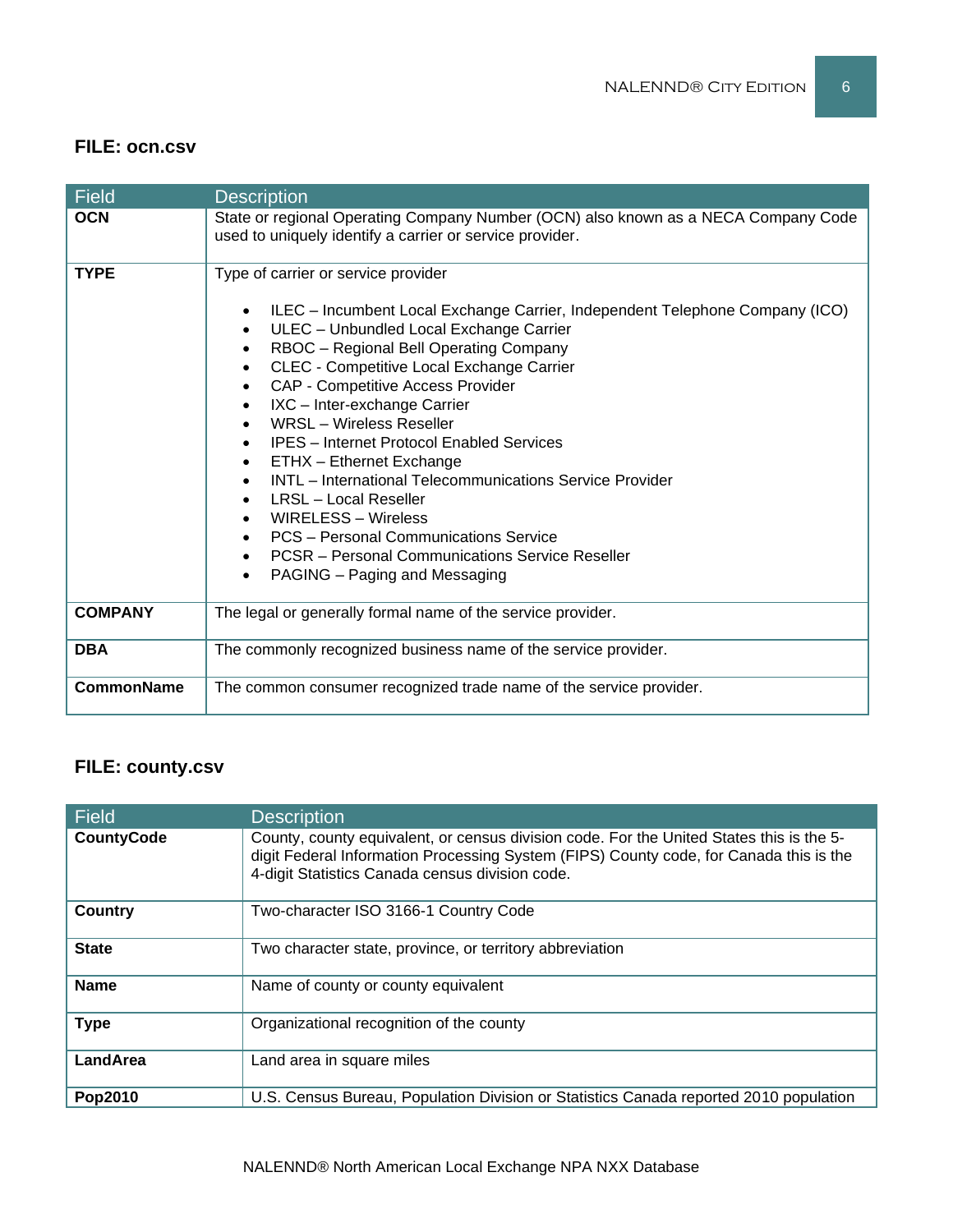#### **FILE: cbsa.csv**

| Field            | <b>Description</b>                                                                                                                                                                                                                                               |
|------------------|------------------------------------------------------------------------------------------------------------------------------------------------------------------------------------------------------------------------------------------------------------------|
| <b>CBSA</b>      | Metropolitan statistical area code<br><b>United States</b> – 5-digit Office of Management and Budget to the Core Based<br>Statistical Area (CBSA) code<br>Canada - 3-digit Statistics Canada Census Metropolitan Area (CMA) or Census<br>Agglomeration (CA) code |
| <b>CSA</b>       | Three-digit Combined Statistical Area code if the CBSA is part of a larger statistical area.                                                                                                                                                                     |
| <b>AREA NAME</b> | Area name                                                                                                                                                                                                                                                        |
| <b>STATE</b>     | State or province abbreviation                                                                                                                                                                                                                                   |
| <b>AREA TYPE</b> | Recognized area type                                                                                                                                                                                                                                             |

#### **FILE: lata.csv**

| Field           | <b>Description</b>                                                                                                                                                                                                                                                  |
|-----------------|---------------------------------------------------------------------------------------------------------------------------------------------------------------------------------------------------------------------------------------------------------------------|
| <b>LATA</b>     | 3 or 5 digit Local Access and Transport Area (LATA) code. Technically LATA codes are 3-digits,<br>some Florida LATA codes may indicate 5-digits, for these codes the last two digits are the LATA<br>sub-zone which represents Equal Access Exchange Areas (EAEAs). |
| <b>STATE</b>    | Two character state, province, or territory abbreviation for the LATA location.                                                                                                                                                                                     |
| <b>COUNTRY</b>  | Two character ISO 3166 Country Code for LATA location.                                                                                                                                                                                                              |
| <b>LOCATION</b> | LATA name                                                                                                                                                                                                                                                           |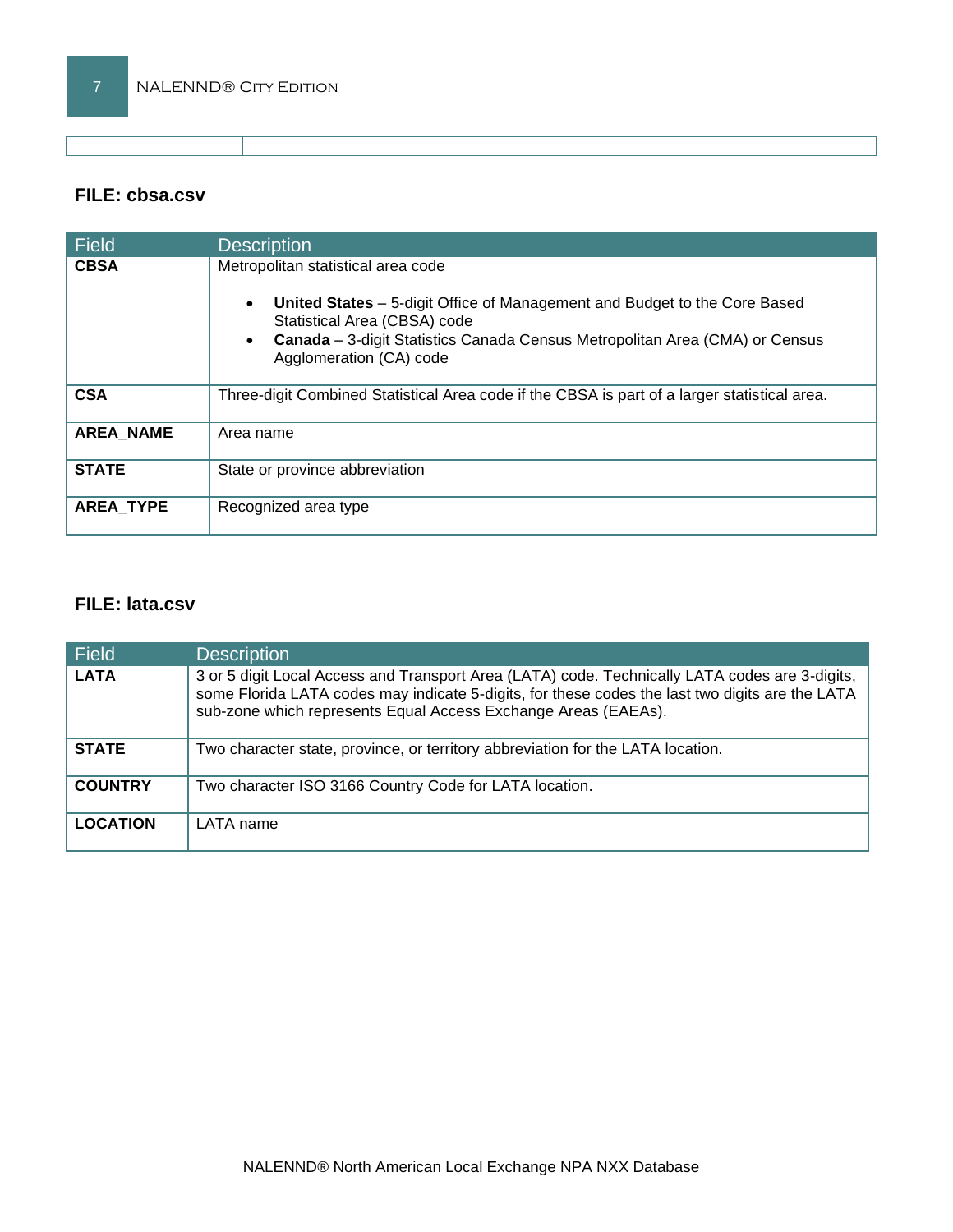# **GLOSSARY**

#### **Basic Trading Area (BTA)**

*United States Basic Trading Areas* are based on the Rand McNally 1992 Commercial Atlas & Marketing Guide, 123rd Edition, at pages 38-39, with the following additions: American Samoa (492), Guam (490), Northern Mariana Islands (493), San Juan, Puerto Rico (488), Mayagüez/Aguadilla-Ponce, Puerto Rico (489), and the United States Virgin Islands (491).

#### **Central Office**

Also referred to as a *Wire Center* or *End Office*, a *Central Office* is the building where end user lines are joined to switching equipment that connects other end users to each other, both locally and via long distance carriers. The central office contains the associated inside plant network elements required to perform this function, such as distribution frames, interoffice facility termination points, and so on.

#### **Local Access and Transport Area (LATA)**

A *Local Access and Transport Area* defines the area within which those local Service Providers directly addressed by the 1984 Modified Final Judgment (MFJ) (i.e. AT&T Divestiture) are permitted to carry traffic. Cross-LATA traffic, except in isolated wavered cases, is handled by interexchange carriers. Although LATA restrictions do not apply to companies not addressed by the MFJ, due to the various interconnection needs among carriers, the influence of LATA restrictions impacts all carriers to a degree.

#### **Major Trading Area (MTA)**

*United States Major Trading Areas* are based on the Rand McNally 1992 Commercial Atlas & Marketing Guide, 123rd Edition, at pages 38-39 and are used by the U.S. Federal government for determining service areas for some wireless Service Providers.

#### **North American Numbering Plan (NANP)**

The *NANP* is the basic numbering scheme for the telecommunications networks in the following 19 countries in ITU Country Code 1: Anguilla, Antigua & Barbuda, Bahamas, Barbados, Bermuda, British Virgin Islands, Canada, Cayman Islands, Dominica, Dominican Republic, Grenada, Jamaica, Montserrat, St. Kitts & Nevis, St. Lucia, St. Vincent & the Grenadines, Trinidad & Tobago, Turks & Caicos Islands, and the United States of America (including Puerto Rico, the U.S. Virgin Islands, Guam, the Commonwealth of the Northern Mariana Islands, and American Samoa).

#### **National Exchange Carrier Association (NECA)**

Formed in 1983 by the Federal Communications Commission (FCC), NECA is a not-for-profit corporation whose members are local telephone companies. NECA provides Company Codes, used to identify telecommunications carriers and service providers; and helps administer the FCC access charge plan and other federal and state telecommunications programs.

#### **Numbering Plan Area (NPA)**

*Numbering Plan Area*, also called *Area Code*. An NPA is the 3-digit code that occupies the A, B, and C positions in the 10-digit NANP format that applies throughout the NANP serving area. NPAs are of the form NXX, where N represents the digits 2-9 and X represents any digit 0-9. In the NANP, NPAs are classified as either geographic or non-geographic.

#### **Rate Center**

A *Rate Center* is technically the approximate midpoint of a geographical area called a *Rate Exchange Area*, although the term Rate Center has also been used synonymously with the geographic area itself. The Rate Center point is used as basis to determine mileage between Rate Centers. Rate Exchange Area and Rate Center information, as well as other aspects (e.g. V&H) are addressed and defined in local exchange tariffs filed with each state commission by Service Providers operating in each state.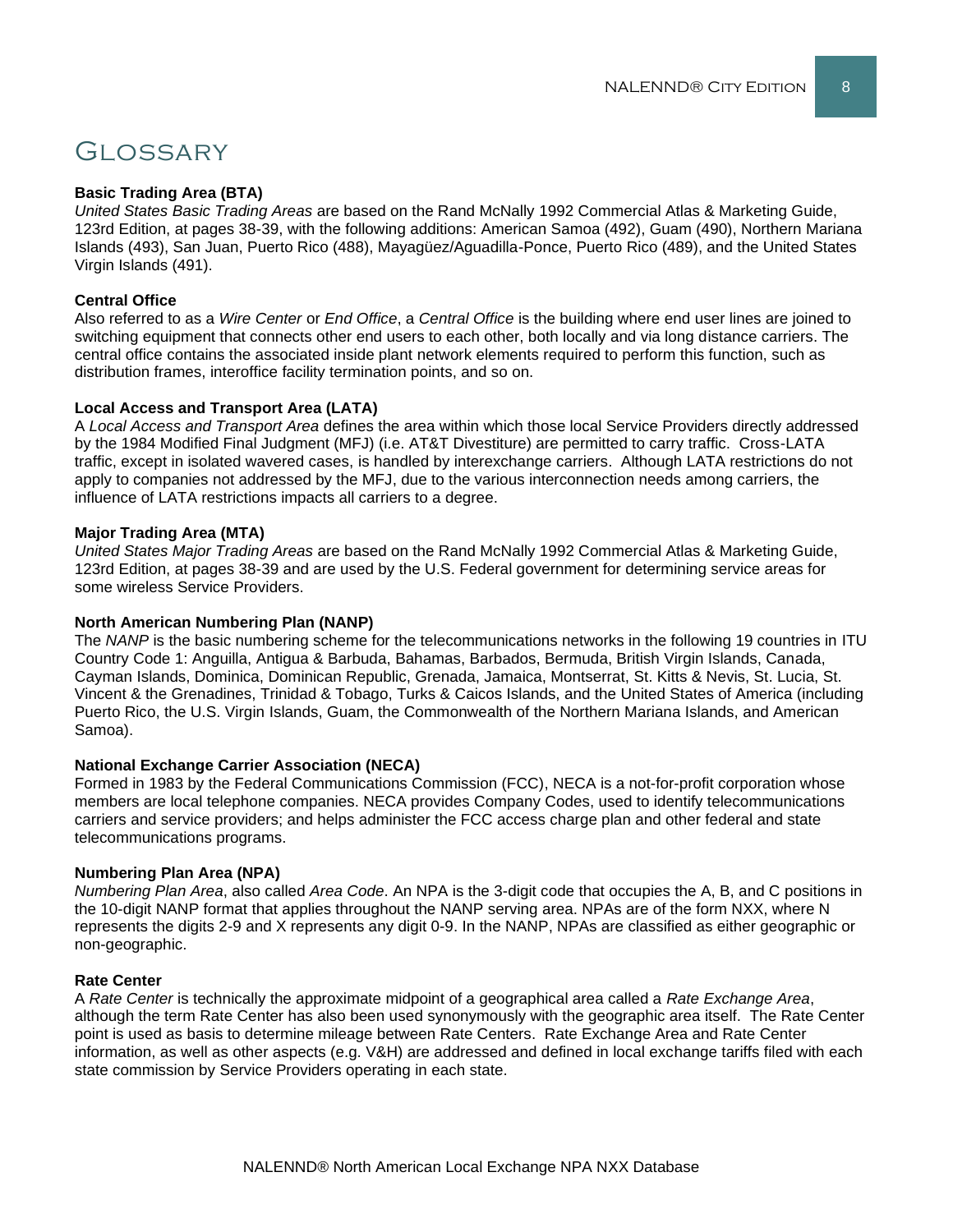#### **Thousands Block Number Pooling**

*Thousands-block number pooling* is a process by which the 10,000 numbers in a central office code (NXX) are separated into ten sequential blocks of 1,000 numbers each (thousands-blocks), and allocated separately within a Rate Center. Number Pooling has been established in accordance with the FCC Report and Order No. 00-104 and the INC Thousands Block Pooling Administration Guidelines (INC 99-0127-023).

#### **Wire Center**

*Wire Center* is often used interchangeably with the terms *Central Office* and *switch*. Technically, the wire center is the location where the local exchange carrier terminates subscriber local loops, along with the testing facilities necessary to maintain them. A wire center can be a building or space within a building that serves as an aggregation point on a local exchange carrier's network, where transmission facilities and circuits are connected or switched. "Wire Center" can also denote a building in which one or more central office, used for the provision of exchange services and access services, is located.

#### **V&H Coordinates**

Vertical and Horizontal (V&H) coordinates have been used in telephony since the late 1950's as a means to determine "airline" distance between two points using a simple "distance" formula. The projection algorithm uses latitude and longitude as well as various other factors in deriving the coordinate values. These coordinates are used to identify geographic locations and calculate relative distances between network elements (e.g. switch locations), and between Rate Centers.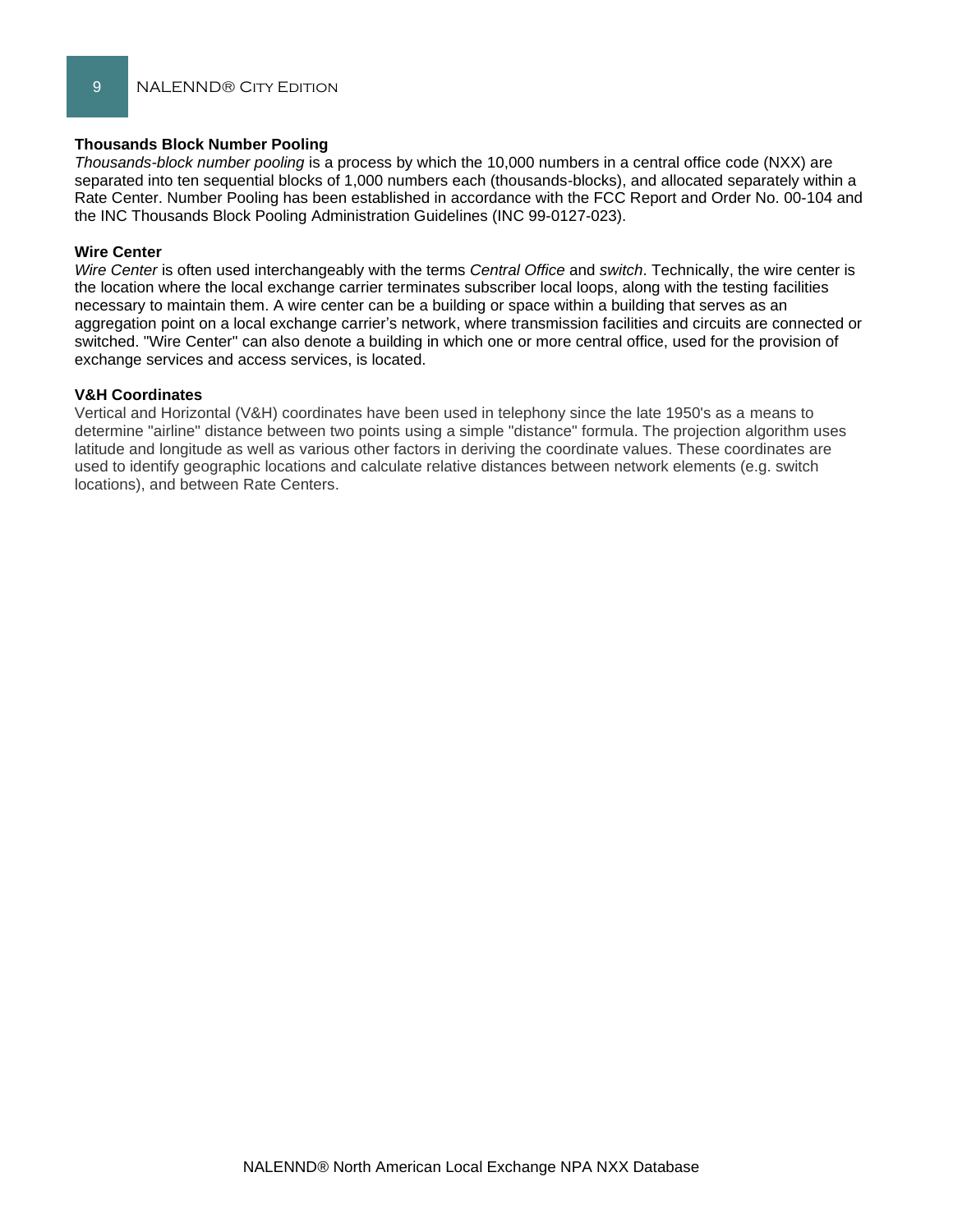# SQL Scripts and Schemas

#### **MySQL**

```
CREATE DATABASE if not exists `nalennd`;
USE `nalennd`;
CREATE TABLE `npanxx` (
        `NPA` char(3) NOT NULL,
       `NXX` char(3) NOT NULL,
       `BLOCK` char(1) NOT NULL,
        `LINE_FROM` char(4) NOT NULL,
        `LINE_TO` char(4) NOT NULL,
       `LTYPE` char(1) DEFAULT NULL,
        `LATA` char(5) DEFAULT NULL,
        `OCN` char(4) DEFAULT NULL,
       `RATECENTER` varchar(128) DEFAULT NULL,
       `CITY` varchar(128) DEFAULT NULL,
        `FIPS` char(5) DEFAULT NULL,
        `STATE` char(2) DEFAULT NULL,
       `COUNTRY` char(2) DEFAULT NULL,
        `CBSA` char(5) DEFAULT NULL,
        `OLSON` varchar(128) DEFAULT NULL,
       `UTC` char(6) DEFAULT NULL,
       `DST` char(1) DEFAULT NULL,
       PRIMARY KEY (`NPA`,`NXX`,`BLOCK`),
) ENGINE=MyISAM DEFAULT CHARSET=utf8;
CREATE TABLE `lata` (
        `LATA` CHAR(5) NOT NULL,
       `STATE` CHAR(2) DEFAULT NULL,
       `COUNTRY` CHAR(2) DEFAULT NULL,
       `LOCATION` VARCHAR(128) DEFAULT NULL,
       PRIMARY KEY (`LATA`)
) ENGINE=MyISAM DEFAULT CHARSET=utf8;
CREATE TABLE `county` (
        `CountyCode` CHAR(5) NOT NULL,
       `Country` CHAR(2) DEFAULT NULL,
        `State` CHAR(2) DEFAULT NULL,
        `Name` VARCHAR(128) DEFAULT NULL,
       `Type` VARCHAR(80) DEFAULT NULL,
        `LandArea` INT(11) DEFAULT NULL,
        `Pop2010` INT(11) DEFAULT NULL,
       PRIMARY KEY (`CountyCode`)
) ENGINE=MyISAM DEFAULT CHARSET=utf8;
CREATE TABLE `cbsa` (
        `CBSA` CHAR(5) NOT NULL,
        `CSA` CHAR(3) DEFAULT NULL,
        `AREA_NAME` VARCHAR(128) DEFAULT NULL,
       `STATE` VARCHAR(20) DEFAULT NULL,
       `AREA_TYPE` VARCHAR(128) DEFAULT NULL,
       PRIMARY KEY (`CBSA`)
) ENGINE=MyISAM DEFAULT CHARSET=utf8;
CREATE TABLE `ocn`(
        `OCN` `char`(4) NOT NULL,
        `TYPE` `varchar`(8) default NULL,
       `COMPANY` `varchar`(128) default NULL,
        `DBA` `varchar`(128) default NULL,
        `CommonName` VARCHAR(128) DEFAULT NULL,
       PRIMARY KEY (`OCN`)
) ENGINE=MyISAM DEFAULT CHARSET=utf8;
```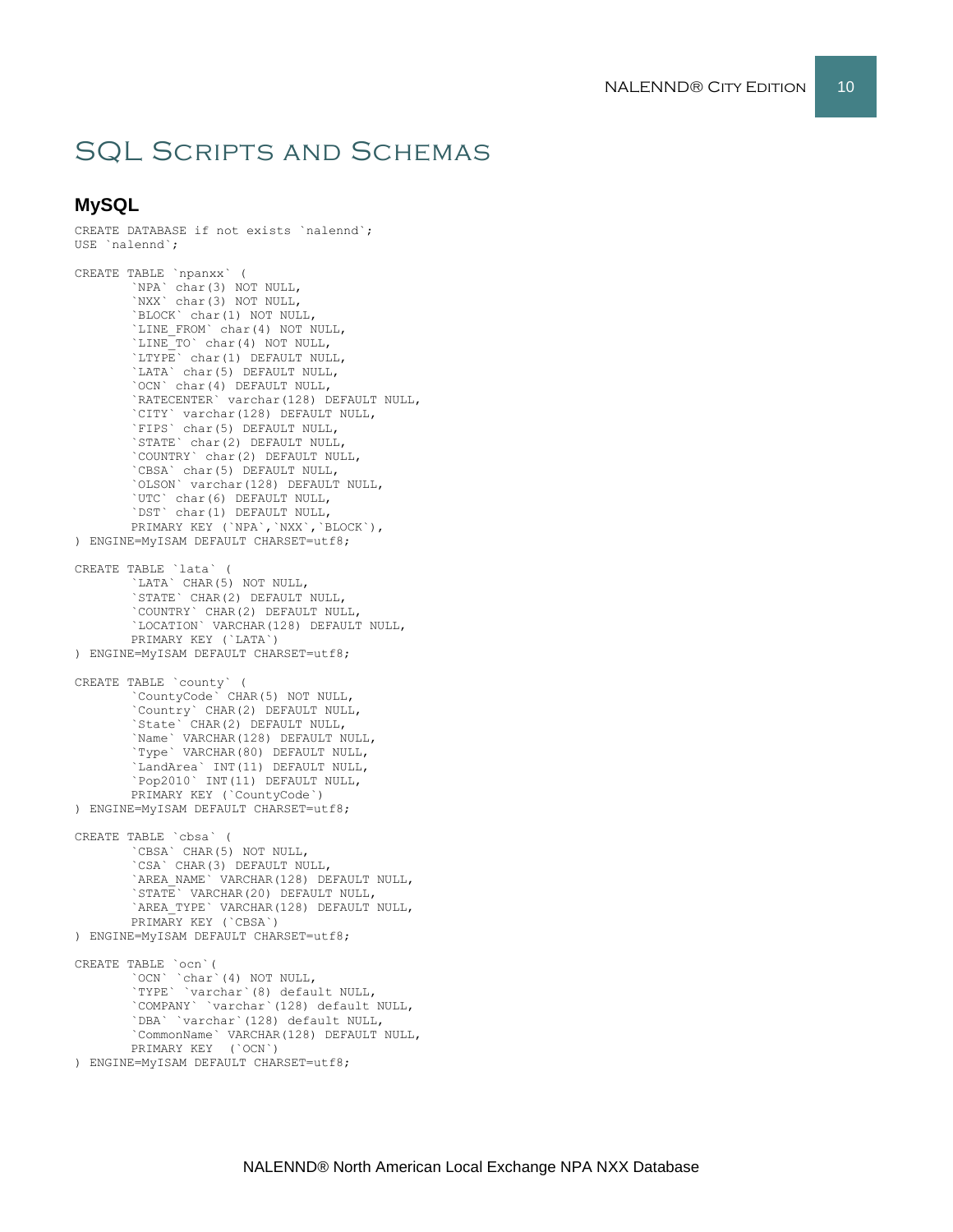#### **Microsoft SQL Server**

```
CREATE DATABASE [nalennd] ON PRIMARY 
GO
USE [nalennd]
GO
SET ANSI_NULLS ON
GO
SET QUOTED IDENTIFIER ON
GO
SET ANSI_PADDING ON
GO
CREATE TABLE [dbo].[npanxx](
       [NPA] [char](3) NOT NULL,
       [NXX] [char](3) NOT NULL,
       [BLOCK] [char](1) NOT NULL,
       [LINE_FROM] [char](4) NULL,
       [LINE_TO] [char](4) NULL,
       [LTYPE] [char](1) NULL,
       [LATA] [char](5) NULL,
       [OCN] [char](4) NULL,
       [RATECENTER] [varchar](128) NULL,
       [CITY] [varchar](128) NULL,
       [FIPS] [char](5) NULL,
       [STATE] [char](2) NULL,
       [COUNTRY] [char](2) NULL,
       [CBSA] [char](5) NULL,
       [OLSON] [varchar](128) NULL,
       [DST] [char](1) NULL,
       [UTC] [char](6) NULL,
CONSTRAINT [PK_npanxx] PRIMARY KEY CLUSTERED 
\left([NPA] ASC,
       [NXX] ASC,
       [BLOCK] ASC
)WITH (PAD INDEX = OFF, STATISTICS NORECOMPUTE = OFF, IGNORE DUP KEY = OFF, ALLOW ROW LOCKS = ON,
ALLOW_PAGE_LOCKS = ON) ON [PRIMARY]
) ON [PRIMARY]
GO
CREATE TABLE [dbo].[lata](
       [LATA] [char](5) NOT NULL,
       [STATE] [char](2) NULL,
       [COUNTRY] [char](2) NULL,
       [LOCATION] [varchar](64) NULL,
CONSTRAINT [PK_LATA] PRIMARY KEY CLUSTERED 
(
       [LATA] ASC
)WITH (PAD INDEX = OFF, STATISTICS NORECOMPUTE = OFF, IGNORE DUP KEY = OFF, ALLOW ROW LOCKS = ON,
ALLOW PAGE LOCKS = ON) ON [PRIMARY]) ON [PRIMARY]
GO
CREATE TABLE [dbo].[ocn](
       [OCN] [char](4) NOT NULL,
       [TYPE] [varchar](8) NULL,
       [COMPANY] [varchar](128) NULL,
       [DBA] [varchar](128) NULL,
       [CommonName] [varchar](128) NULL,
CONSTRAINT [PK_ocn] PRIMARY KEY CLUSTERED 
\left([OCN] ASC
)WITH (PAD INDEX = OFF, STATISTICS NORECOMPUTE = OFF, IGNORE DUP KEY = OFF, ALLOW ROW LOCKS = ON,
ALLOW PAGE LOCKS = ON) ON [PRIMARY]) ON [PRIMARY]
GO
```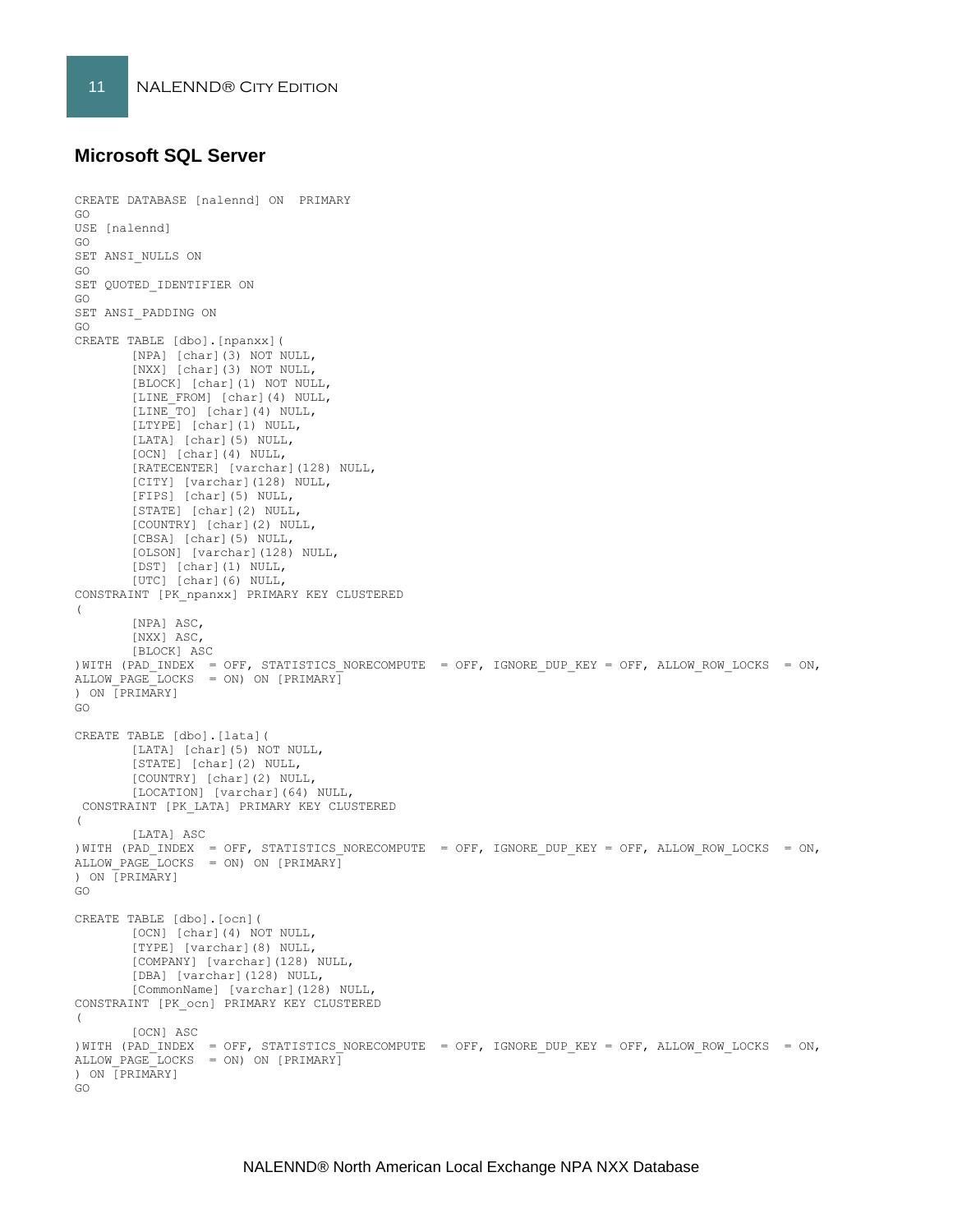```
CREATE TABLE [dbo].[county](
       [CountyCode] [char](5) NOT NULL,
       [Country] [char](2) NOT NULL,
       [State] [char](2) NOT NULL,
        [Name] [varchar](128) NOT NULL,
        [Type] [varchar](80) NULL,
       [LandArea] [int] NULL,
       [Pop2010] [int] NULL,
CONSTRAINT [PK_county] PRIMARY KEY CLUSTERED 
(
       [CountyCode] ASC
)WITH (PAD INDEX = OFF, STATISTICS NORECOMPUTE = OFF, IGNORE DUP KEY = OFF, ALLOW ROW LOCKS = ON,
ALLOW_PAGE_LOCKS = ON) ON [PRIMARY]
) ON [PRIMARY]
GO
CREATE TABLE [dbo].[cbsa](
       [CBSA] [char](5) NOT NULL,
       [CSA] [char](3) NULL,
       [AREA NAME] [varchar](64) NULL,
       [STATE] [varchar](20) NULL,
       [AREA_TYPE] [varchar](64) NULL,
CONSTRAINT [PK_cbsa] PRIMARY KEY CLUSTERED 
(
       [CBSA] ASC
)WITH (PAD INDEX = OFF, STATISTICS NORECOMPUTE = OFF, IGNORE DUP KEY = OFF, ALLOW ROW LOCKS = ON,
ALLOW_PAGE_LOCKS = ON) ON [PRIMARY]
) ON [PRIMARY]
GO
SET ANSI_PADDING OFF
```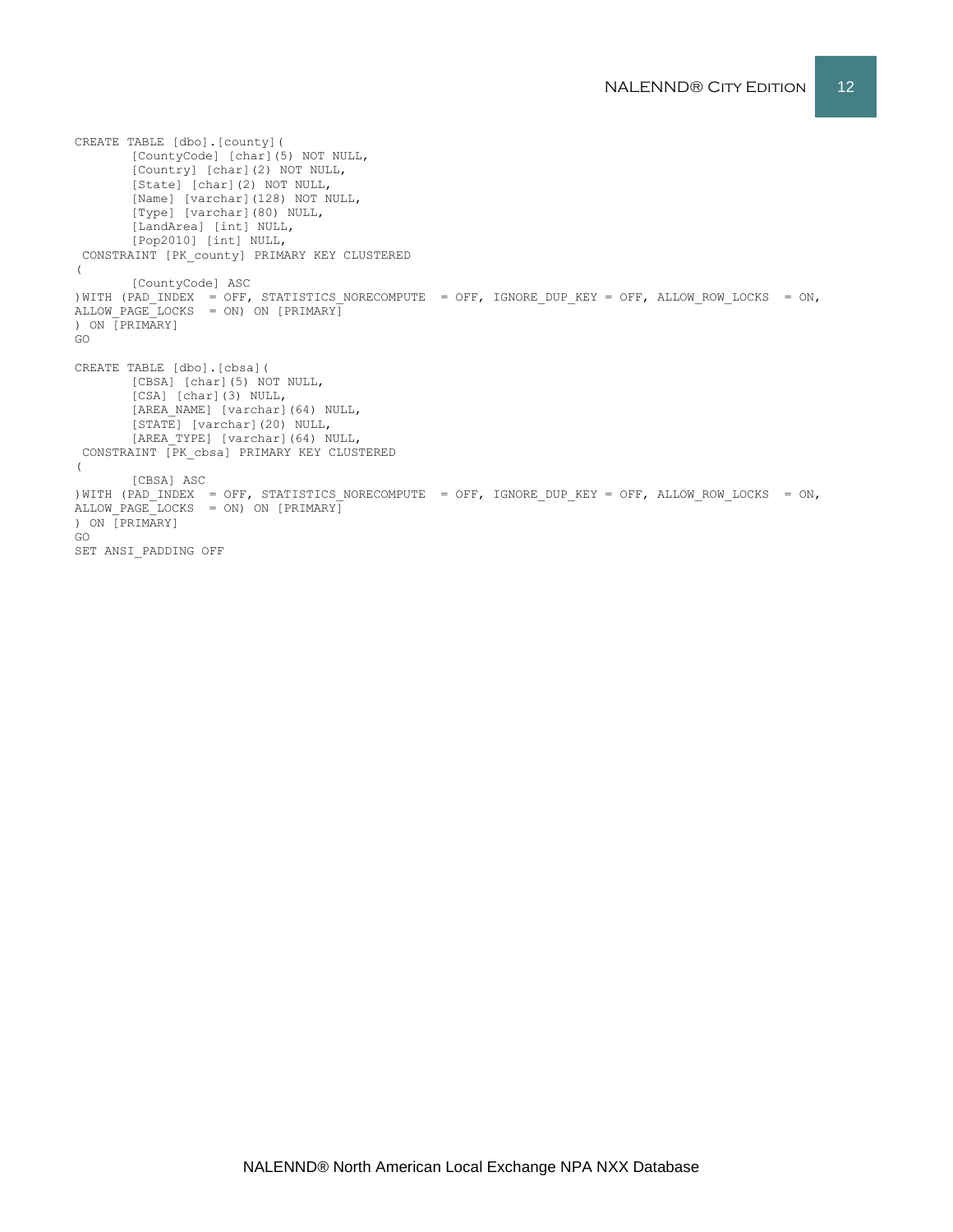#### **ORACLE**

```
CREATE TABLE "npanxx" (
     "NPA" CHAR(3) NOT NULL ENABLE, 
       "NXX" CHAR(3) NOT NULL ENABLE, 
       "BLOCK" CHAR(1) NOT NULL ENABLE, 
       "LINE_FROM" CHAR(4), 
       "LINE_TO" CHAR(4), 
       "LTYPE" CHAR(1), 
       "LATA" CHAR(5), 
        "OCN" CHAR(4), 
        "RATECENTER" VARCHAR(128), 
       "CITY" VARCHAR(128), 
       "FIPS" CHAR(5), 
        "STATE" CHAR(2), 
        "COUNTRY" CHAR(2), 
        "CBSA" CHAR(5), 
        "OLSON" VARCHAR(128), 
        "UTC" CHAR(6), 
       "DST" CHAR(1), 
        CONSTRAINT "npanxx_PK" PRIMARY KEY ("NPA", "NXX", "BLOCK") ENABLE
    );
CREATE TABLE "lata"(
        "LATA" CHAR(5) NOT NULL ENABLE,
        "STATE" CHAR(2),
       "COUNTRY" CHAR(2),
       "LOCATION" VARCHAR(64),
        CONSTRAINT "lata_PK" PRIMARY KEY ("LATA") ENABLE
    );
CREATE TABLE "ocn"(
        "OCN" CHAR(4) NOT NULL ENABLE,
       "TYPE" VARCHAR(8),
       "COMPANY" VARCHAR(128),
        "DBA" VARCHAR(128),
        "CommonName" VARCHAR(128),
        CONSTRAINT "ocn_PK" PRIMARY KEY ("OCN") ENABLE
    );
CREATE TABLE "county"(
        "CountyCode" CHAR(5) NOT NULL ENABLE,
        "Country" CHAR(2),
       "State" CHAR(2),
        "Name" VARCHAR(128),
        "Type" VARCHAR(80),
       "LandArea" int,
       "Pop2010" int,
        CONSTRAINT "county_PK" PRIMARY KEY ("CountyCode ") ENABLE
    );
CREATE TABLE "cbsa"(
        "CBSA" CHAR(5) NOT NULL ENABLE,
        "CSA" CHAR(3),
        "AREA NAME" VARCHAR(64),
        "STATE" VARCHAR(20),
        "AREA TYPE" VARCHAR(64),
        CONSTRAINT "cbsa_PK" PRIMARY KEY ("CBSA") ENABLE
    );
```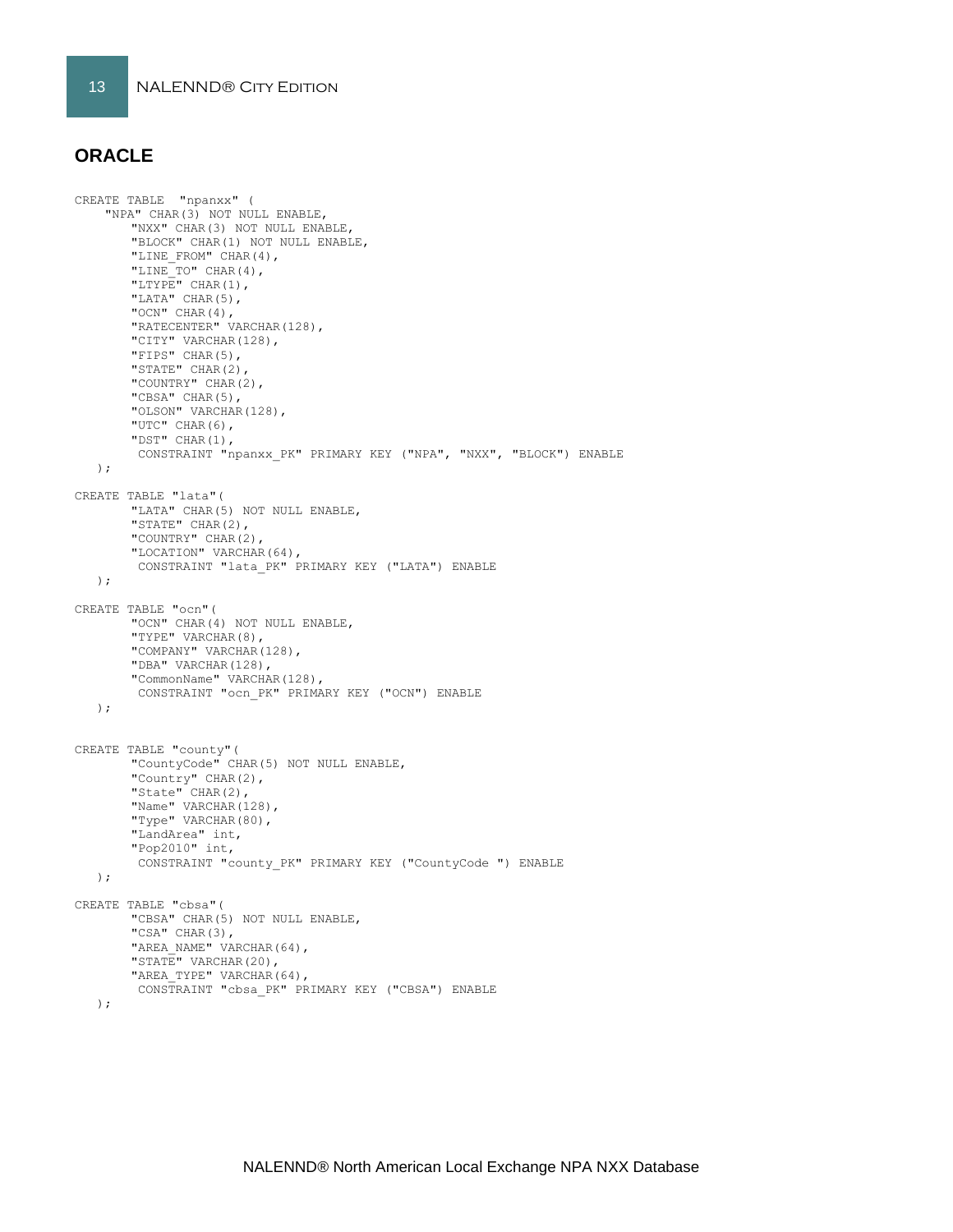#### **Appendix A – State, province, and territory codes**

| <b>AL</b>  | Alabama                                | <b>NJ</b>      | New Jersey                            |
|------------|----------------------------------------|----------------|---------------------------------------|
| AK         | Alaska                                 | <b>NM</b>      | <b>New Mexico</b>                     |
| <b>AZ</b>  | Arizona                                | NY             | New York                              |
| <b>AR</b>  | Arkansas                               | <b>NC</b>      | North Carolina                        |
| CA         | California                             | <b>ND</b>      | North Dakota                          |
| CO         | Colorado                               | OH             | Ohio                                  |
| <b>CT</b>  | Connecticut                            | OK             | Oklahoma                              |
| DE         | Delaware                               | <b>OR</b>      | Oregon                                |
| DC         | District of Columbia                   | PA             | Pennsylvania                          |
| FL.        | Florida                                | R <sub>l</sub> | Rhode Island                          |
| GA         | Georgia                                | <b>SC</b>      | South Carolina                        |
| HI         | Hawaii                                 | <b>SD</b>      | South Dakota                          |
| ID         | Idaho                                  | <b>TN</b>      | Tennessee                             |
| IL         | <b>Illinois</b>                        | <b>TX</b>      | Texas                                 |
| IN         | Indiana                                | UT             | Utah                                  |
| IA         | lowa                                   | VT             | Vermont                               |
| KS         | Kansas                                 | VA             | Virginia                              |
| KY         | Kentucky                               | <b>WA</b>      | Washington                            |
| LA         | Louisiana                              | WV             | West Virginia                         |
| ME         | Maine                                  | WI             | Wisconsin                             |
| <b>MD</b>  | Maryland                               | <b>WY</b>      | Wyoming                               |
| МA         | Massachusetts                          | AS             | American Samoa <sup>1</sup>           |
| MI         | Michigan                               | <b>FM</b>      | Micronesia                            |
| MN         | Minnesota                              | GU             | Guam                                  |
| <b>MS</b>  | Mississippi                            | MH             | <b>Marshall Islands</b>               |
| <b>MO</b>  | Missouri                               | <b>MP</b>      | Northern Mariana Islands <sup>2</sup> |
| MT         | Montana                                | <b>PW</b>      | Palau                                 |
| <b>NE</b>  | Nebraska                               | <b>PR</b>      | Puerto Rico                           |
| NV.        | Nevada                                 | UM             | Minor Islands                         |
| <b>NH</b>  | New Hampshire                          | VI             | Virgin Islands                        |
|            | Canada - Provinces and territories     |                |                                       |
| <b>AB</b>  | Alberta                                | <b>NU</b>      | Nunavut <sup>3</sup>                  |
| <b>BC</b>  | <b>British Columbia</b>                | ON             | Ontario                               |
| MВ         | Manitoba                               | <b>PE</b>      | <b>Prince Edward Island</b>           |
| <b>NB</b>  | <b>New Brunswick</b>                   | QC             | Quebec <sup>4</sup>                   |
| <b>NL</b>  | Newfoundland and Labrador <sup>5</sup> | <b>SK</b>      | Saskatchewan                          |
| <b>NT</b>  | <b>Northwest Territories</b>           | YT             | Yukon                                 |
| <b>NS</b>  | Nova Scotia                            |                |                                       |
|            | <b>Mexico - States and territories</b> |                |                                       |
| <b>AGS</b> | <b>AGUASCALIENTES</b>                  | <b>MOR</b>     | <b>MORELOS</b>                        |
|            |                                        |                |                                       |

United States - States and territories

*1 COMMON LANGUAGE® abbreviation for American Samoa is AM*

*2 COMMON LANGUAGE® abbreviation for Northern Mariana Islands is NN*

BC BAJA CALIFORNIA NAY NAYARIT

*3 COMMON LANGUAGE® abbreviation for Nunavut is VU*

*4 COMMON LANGUAGE® abbreviation for Quebec is PQ*

*5 COMMON LANGUAGE® abbreviation for Newfoundland and Labrador is NF*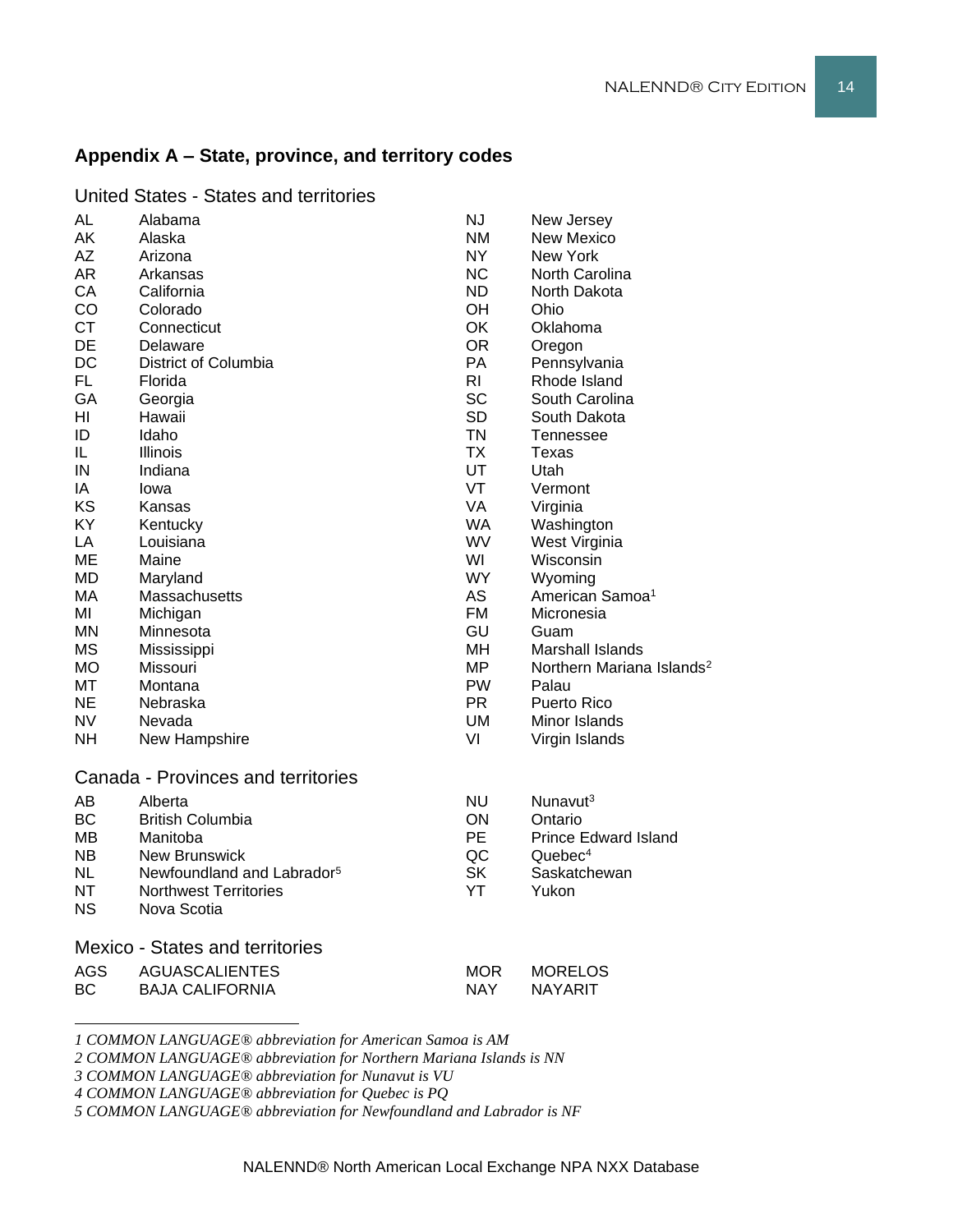| <b>BCS</b>  | <b>BAJA CALIFORNIA SUR</b> | <b>NL</b>   | <b>NUEVO LEON</b>      |
|-------------|----------------------------|-------------|------------------------|
| CAM         | <b>CAMPECHE</b>            | OAX         | <b>OAXACA</b>          |
| <b>COAH</b> | <b>COAHUILA</b>            | <b>PUE</b>  | <b>PUEBLA</b>          |
| COL         | <b>COLIMA</b>              | QRO         | QUERETARO              |
| <b>CHIS</b> | <b>CHIAPAS</b>             | QROO        | QUINTANA ROO           |
| <b>CHIH</b> | <b>CHIHUAHUA</b>           | <b>SLP</b>  | <b>SAN LUIS POTOSI</b> |
| DF.         | <b>DISTRITO FEDERAL</b>    | <b>SIN</b>  | <b>SINALOA</b>         |
| <b>DGO</b>  | <b>DURANGO</b>             | SON         | <b>SONORA</b>          |
| <b>GTO</b>  | <b>GUANAJUATO</b>          | <b>TAB</b>  | <b>TABASCO</b>         |
| GRO         | <b>GUERRERO</b>            | <b>TAM</b>  | <b>TAMAULIPAS</b>      |
| <b>HGO</b>  | <b>HIDALGO</b>             | <b>TLAX</b> | <b>TLAXCALA</b>        |
| JAL         | <b>JALISCO</b>             | <b>VER</b>  | <b>VERACRUZ</b>        |
| MEX         | <b>MEXICO</b>              | <b>YUC</b>  | <b>YUCATAN</b>         |
| <b>MICH</b> | <b>MICHOACAN</b>           | ZAC         | ZACATECAS              |

#### **Appendix B – Country codes**

Countries, islands, and territories participating in the North American Numbering Plan.

| ISO 3166-1 | <b>FIPS 104-1</b> | Country                          |
|------------|-------------------|----------------------------------|
| US         | US                | <b>United States</b>             |
| CA         | CA                | Canada                           |
| <b>BS</b>  | BA                | <b>Bahamas</b>                   |
| BB         | BD                | <b>Barbados</b>                  |
| AI         | AI                | Anguilla                         |
| AG         | AN                | Antigua and Barbuda              |
| VG         | <b>BV</b>         | Virgin Islands, British          |
| KY         | CQ                | Cayman Islands                   |
| <b>BM</b>  | ВM                | Bermuda                          |
| GD         | GN                | Grenada                          |
| <b>TC</b>  | <b>TC</b>         | <b>Turks and Caicos Islands</b>  |
| <b>MS</b>  | RT                | Montserrat                       |
| <b>SX</b>  | <b>SF</b>         | Sint Maarten                     |
| LC         | <b>SA</b>         | Saint Lucia                      |
| DM         | DM                | Dominica                         |
| VC         | ZF                | Saint Vincent and the Grenadines |
| DO         | <b>DR</b>         | Dominican Republic               |
| ТT         | <b>TR</b>         | <b>Trinidad and Tobago</b>       |
| <b>KN</b>  | KA                | Saint Kitts and Nevis            |
| JM         | JM                | Jamaica                          |

#### **Appendix C – United States Major Trading Areas**

| 01 | New York                                | 27 | Phoenix                |
|----|-----------------------------------------|----|------------------------|
| 02 | Los Angeles-San Diego                   | 28 | Memphis-Jackson        |
| 03 | Chicago                                 | 29 | Birmingham             |
| 04 | San Francisco-Oakland-San Jose          | 30 | Portland               |
| 05 | Detroit                                 | 31 | Indianapolis           |
| 06 | Charlotte-Greensboro-Greenville-Raleigh | 32 | Des Moines-Quad Cities |
| 07 | Dallas-Fort Worth                       | 33 | San Antonio            |
| 08 | Boston-Providence                       | 34 | <b>Kansas City</b>     |